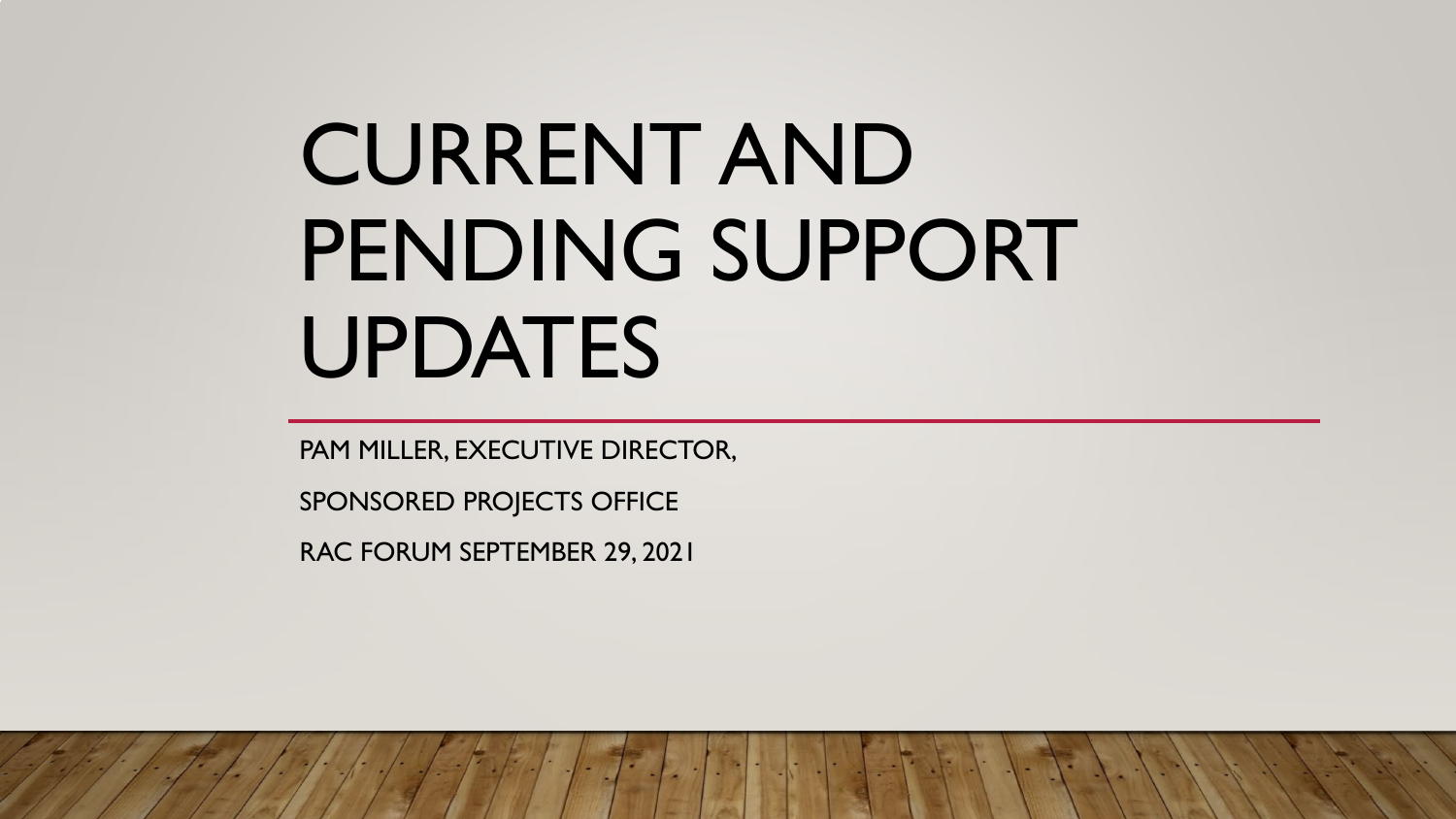## UPDATED: PI CERTIFICATION IN PHOEBE

• When the PI and Co-PI sign off on a proposal in Phoebe, they are certifying to the following statement **for all covered personnel** named in the proposal:

> *I certify to the accuracy and completeness of all Other/Current and Pending Support documents contained in this proposal and that the support described from both domestic and international sources is in accordance with the application guidelines or the sponsor's instructions.*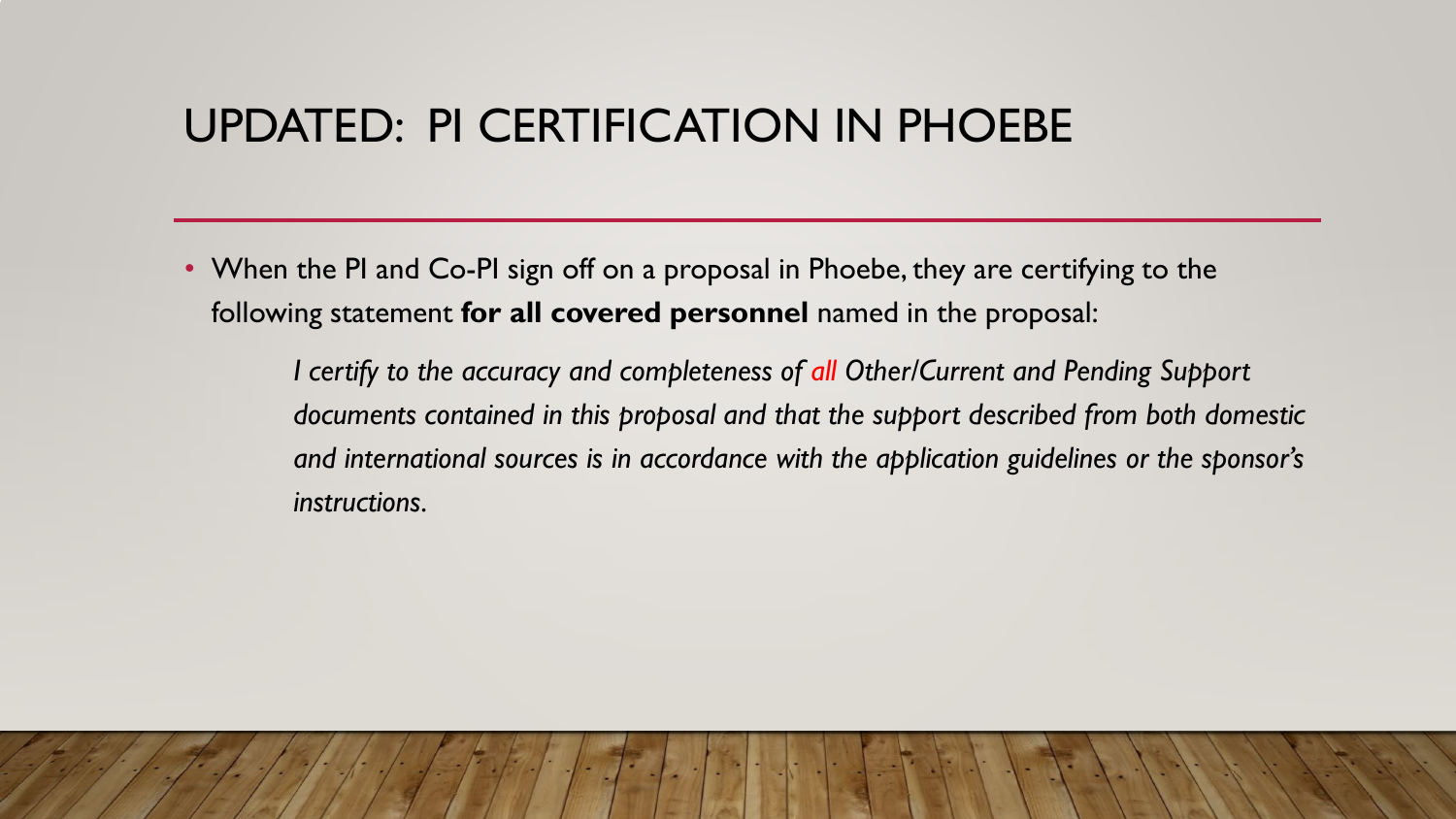#### UPDATE: NIH PRINCIPAL INVESTIGATOR ASSURANCE CERTIFICATION FORM

- **[NIH Principal Investigator Assurance Certification Form](https://spo.berkeley.edu/forms/nihcertification.pdf)** has been required by NIH since 2006 for the purpose of documenting the PI signature as part of the institutional review/approval process for proposals, progress reports, prior approvals
- The form Is no longer required at the proposal stage because certification language is included within Phoebe.
- Updated version must now be submitted at these stages:
	- JIT
	- Non-SNAP RPPRs processed through SPO
	- When submitting prior approval requests through SPO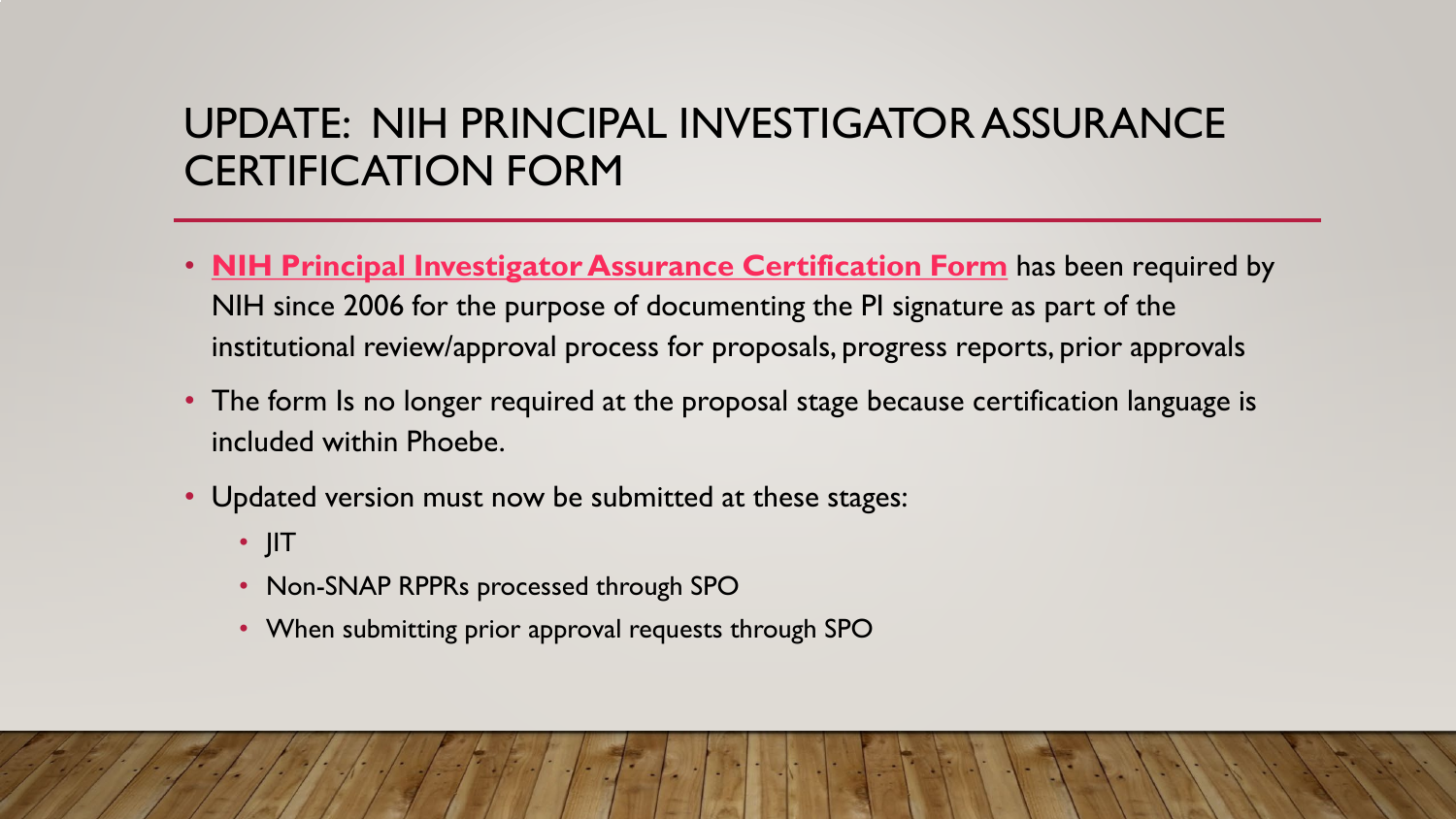#### UPDATE: NIH PRINCIPAL INVESTIGATOR ASSURANCE CERTIFICATION FORM

- By signing the PI is now making the following new certifications:
- (1) The information submitted with this transaction is true, complete and accurate to the best of my knowledge including the "Other Support" listed by the Project Director (PD)/Principal Investigator (PI) and all named senior Key Personnel devoting measurable effort the project (see https://rac.berkeley.edu/foreign\_influence/nih.html);
- (2) I agree to disclose to NIH any substantive changes to "Other Support" previously disclosed by PDs/PIs and other senior Key Personnel when submitting future annual/final RPPRs;
- (3) I agree to alert SPO if I discover that the PD/PI or any senior Key Personnel have failed to disclose "Other Support" information at the proposal/JIT, and/or RPPR stages;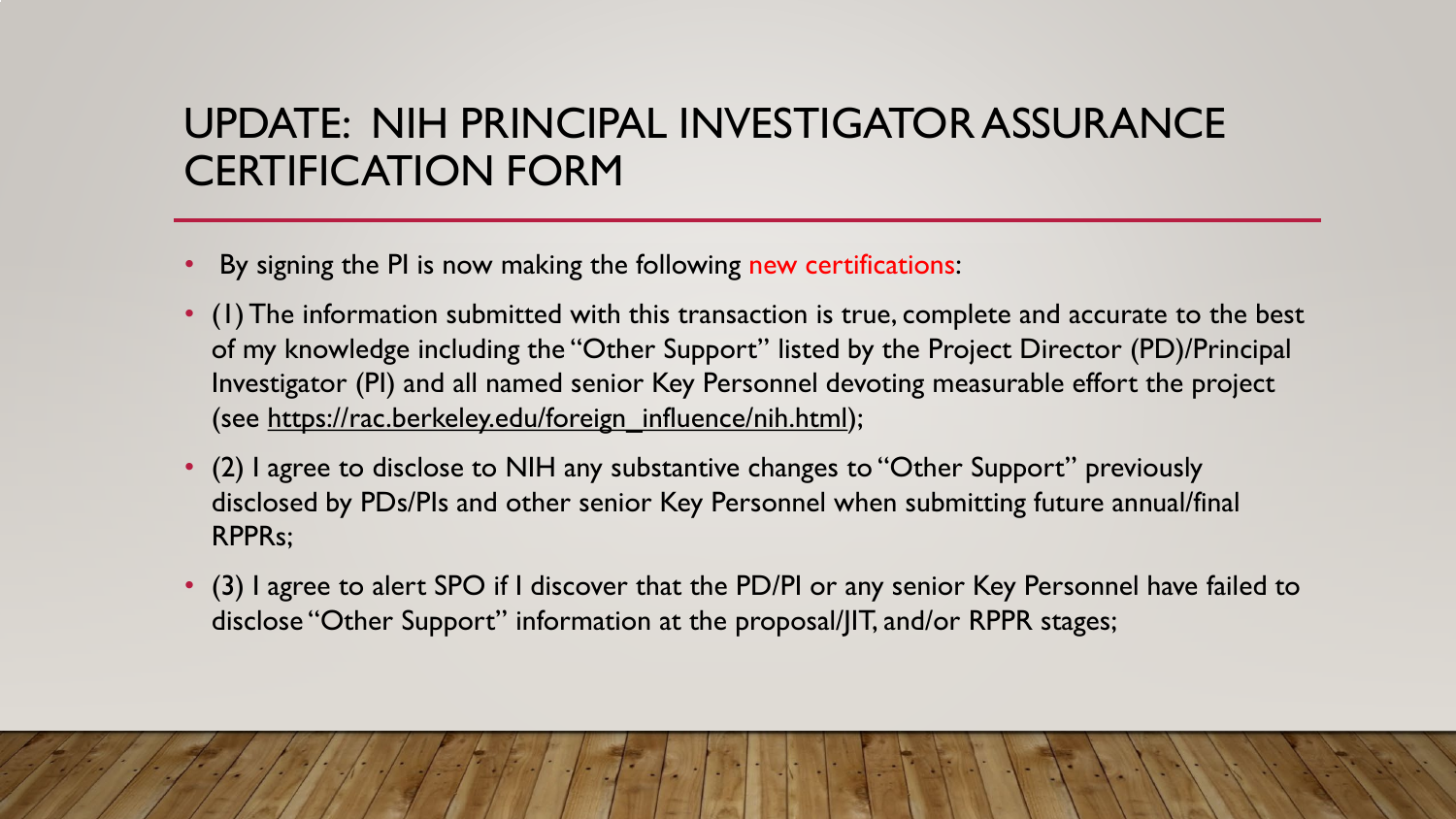#### SAME OLD STUFF: FOLLOW SPONSOR GUIDELINES FOR CURRENT AND PENDING SUPPORT

- Read the RFA/RFP/Guidelines carefully. Things are "evolving."
- Review the information on the SPO website under "International Connections and Foreign Influences." [\(https://rac.berkeley.edu/foreign\\_influence.html\)](https://rac.berkeley.edu/foreign_influence.html)
- Encourage key personnel to read the section on "Compliance Basics" for reporting outside professional activities, COIs, and export controlled information, technologies and commodities
- Check out the sidebar for:
	- Links to the requirements of major federal funding agencies
	- The comparison chart on agency requirements for C&P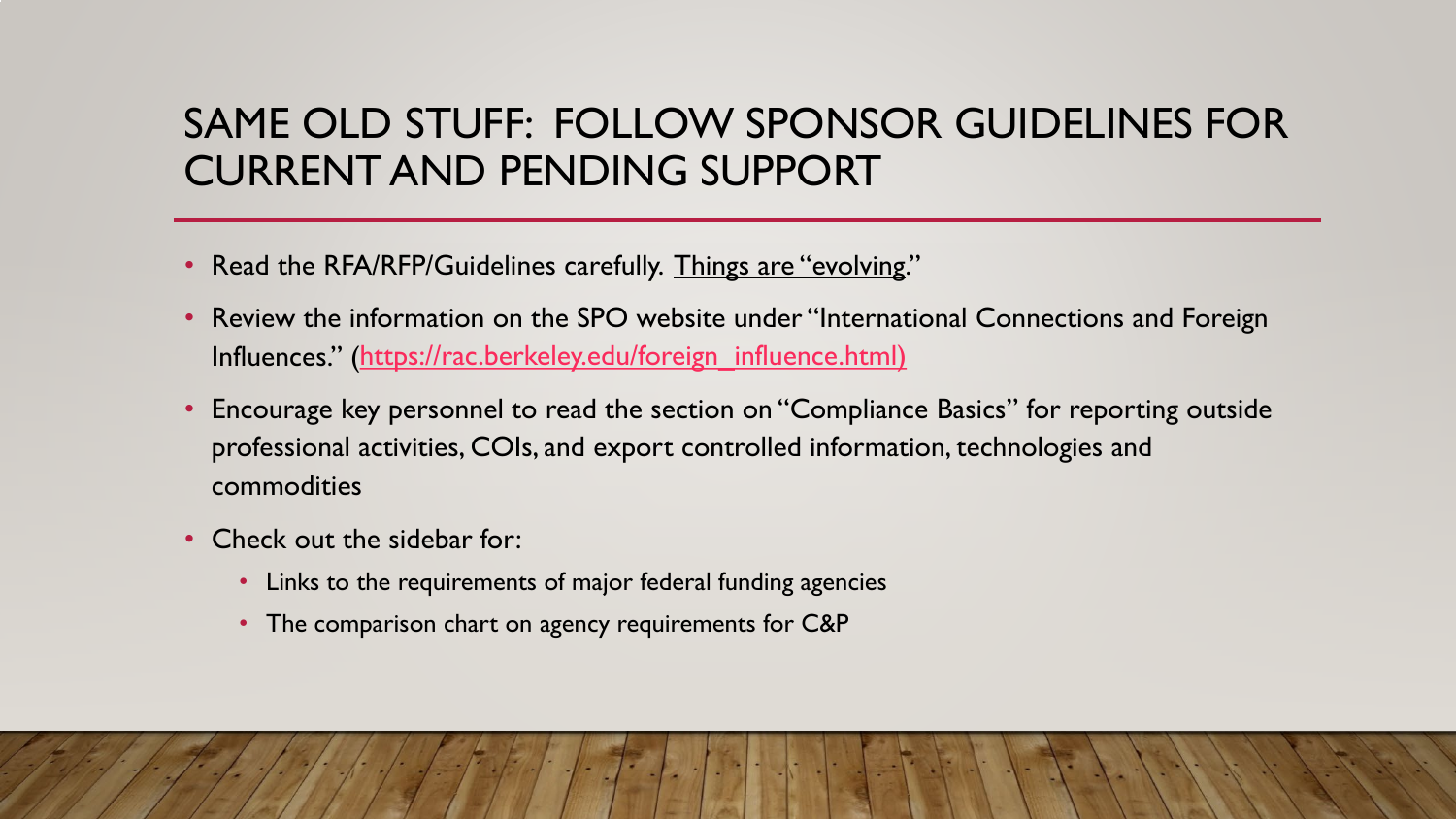## FINAL NIH REMINDER

- As of January 25, 2022 all senior key personnel will need to provide supplementary documentation for all foreign activities and resources under "Other Support" in Just-in-Time (JIT) Reports, and Research Performance Progress Reports (RPPRs).
- Supplementary documentation Includes copies (translated into English) of contracts, grants or any other agreement specific to foreign appointments and/or employment with a foreign institution held by PDs/PIs and other senior key personnel.
- Senior key personnel also will be required to electronically sign their respective Other Support form as a PDF prior to submission verifying that the information is true and accurate.